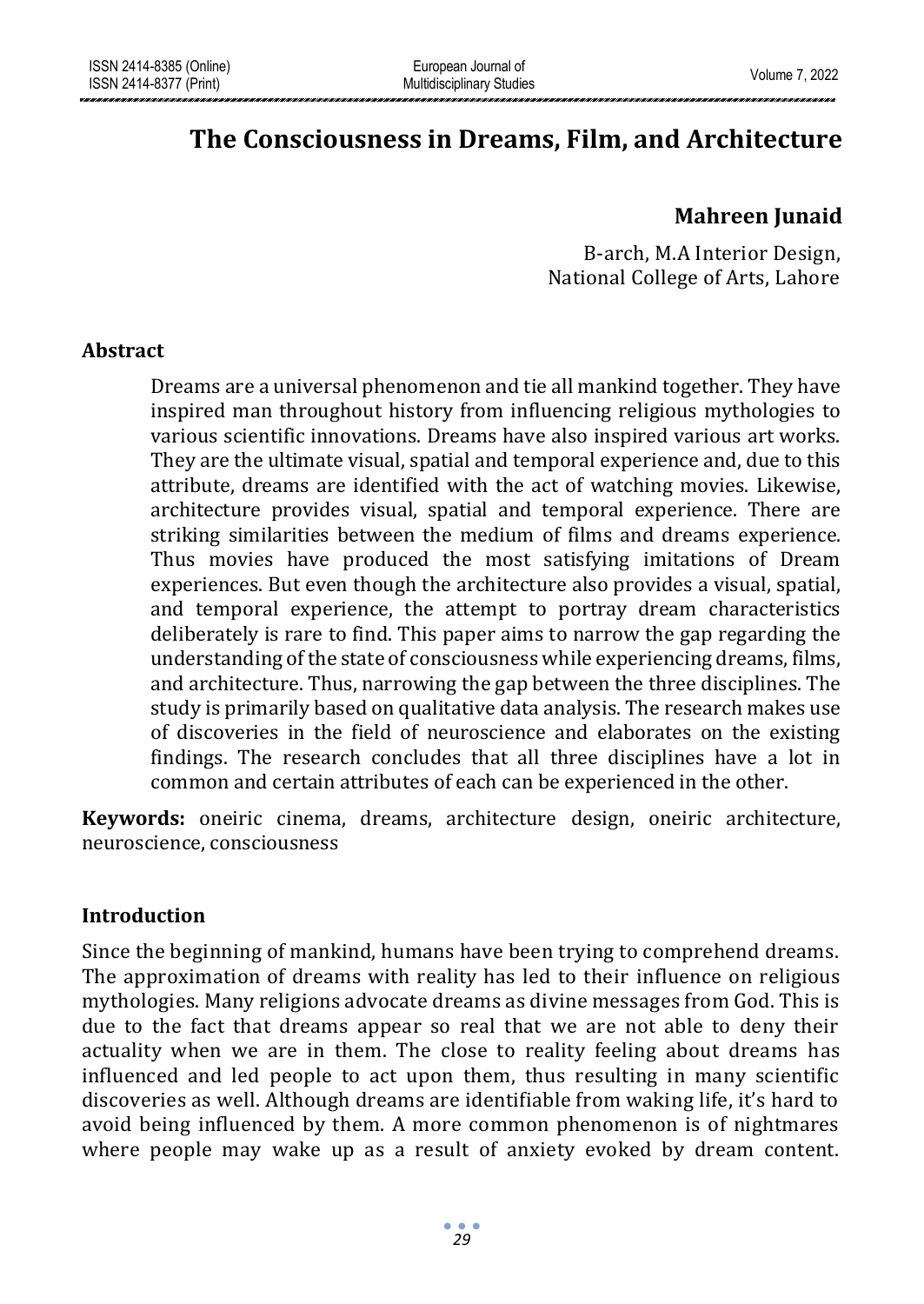| ISSN 2414-8385 (Online) | European Journal of              | Volume 7, 2022 |
|-------------------------|----------------------------------|----------------|
| ISSN 2414-8377 (Print)  | <b>Multidisciplinary Studies</b> |                |

(Rodríguez, 2020) Thus, the state of consciousness in dreams has to be far more strikingly similar to waking life than it's generally perceived.

Dreams are visual, spatial, and temporal experiences and several art mediums have been used to illustrate dreams. However, cinema is the only medium that can generate the most satisfying dream portrayal than any other medium of art. (Juniad, 2021) People associate watching films with a dreaming experience. Like dreams, films also play with our perception and can generate relatable experiences. But on the other hand, architecture is an art form meant to inhabit people. It forms our consensus reality. It is a visual, spatial, and temporal experience and generates experience for our waking life. The role of buildings is not just to provide shelter but also to generate the identity and memory of a place. Movies are close to reality and life-like. The camera is used to capture reality out of which a new reality is generated, like the way a dream plot is generated out of fragments of waking life. While visualizing films, we devote our time to hallucinating another reality that is contrary to our existing reality.

#### **Materials and methods**

The research relies on qualitative research methods mainly. The research relates the neuropsychological findings with the experience of waking life, dreaming, and watching movies. It elaborated on co-relating the state of consciousness while dreaming and watching films. The interpretation of the state of consciousness in dreams is related to its most closely associated interpretation in architectural design and architectural elements. The aim is to aid in devising design interpretation of dream consciousness in architectural design when needed.

#### **Results and Discussion**

#### **State of Consciousness**

To identify the state of consciousness in the dream state and watching films, the neurological study of the brain is essential. While watching films, the synchronized part of the brain is the cortex and fusiform face area. (MILLER, 2014) Likewise, while dreaming visual cortex is a highly active part of the brain. (Burke, 2019) This is because dreams and films are both essentially visual experiences. In dreams, our brain elaborates on the visuals by proposing a narrative and plot. Similarly, while watching films, we comprehend the plot by linking the visuals. However, while we are dreaming, there is no room for generating new thoughts or engaging in another activity. Such as in the case of VR headset experience. (Community, 2021) The visual experience in dreams is so immersive that little room is left for the mind to wander around along with the brain engaged in proposing the narrative. But while watching films and in waking life there is room for the mind to wander round. There is room for ruminating after breaking the continuity of the experience. That is only when one is not focused on film for any reason. In dreaming, an exception is lucid dreams,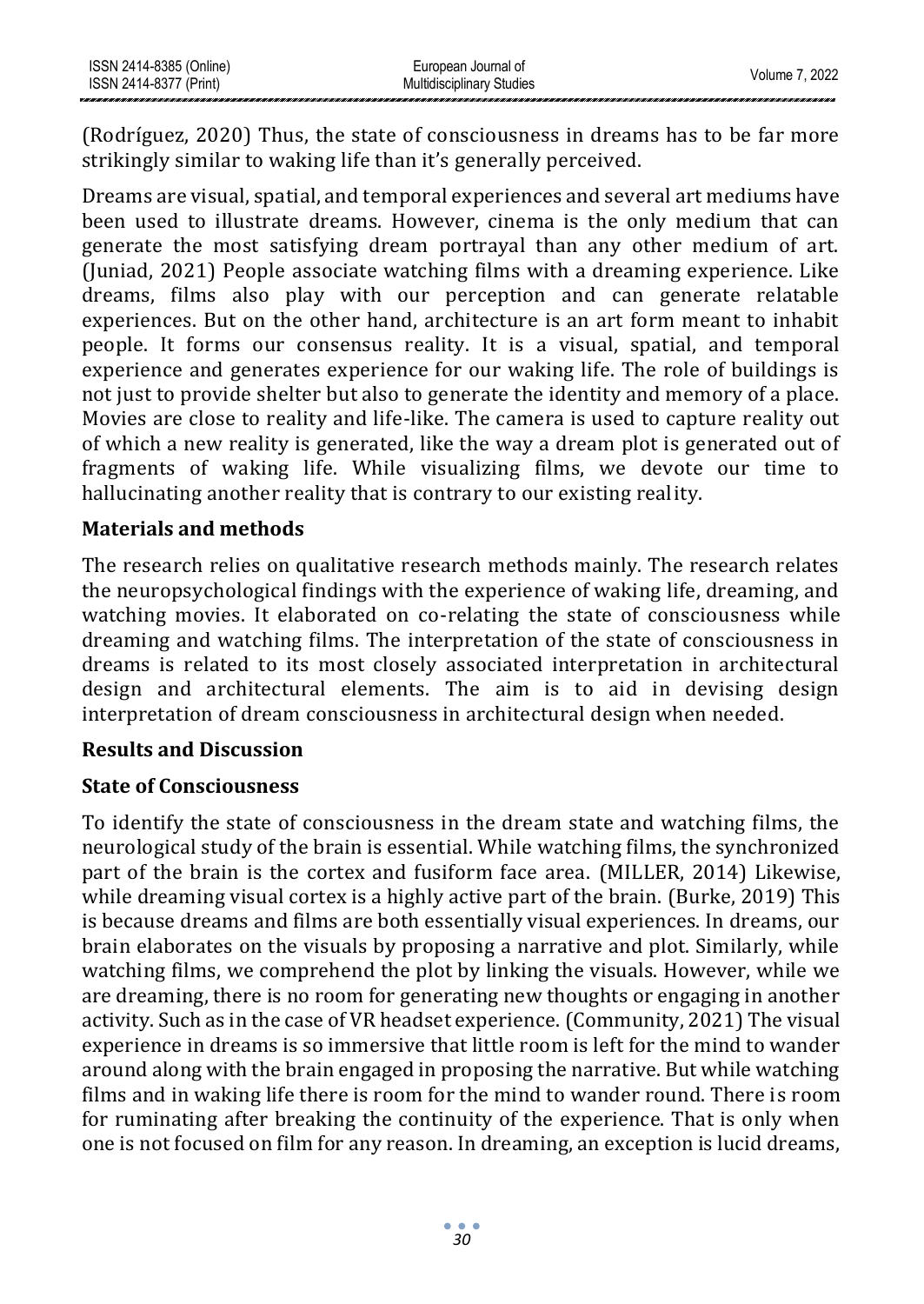where one can consciously make decisions other than what is being projected as a visual and spatial experience. (Ursula Voss, 2009)

In dreams, there is decreased self-awareness, logical thinking, and a lack of sense of orientation. A similar experience is encountered when watching films in a cinema. Cinema is one such architectural program that helps viewers to give in to the screen visualization so as to hallucinate. This has particularly to do with the ability to sit and relax in dark surroundings where the only source of light and visualization is the screen for the viewers. In cinemas, we give-in to the visualization in front of us while we put our motor functions to rest. (Juniad, 2021)

It is important to distinguish the state of consciousness in dreams to be able to identify dream experiences from or with waking life and watching films. When we are experiencing the present or in a state of consciousness, our brain is continuously connecting our experience with memory while proposing plans for future actions, which is usually the same for experiencing architecture. While watching films and dreams, our memory does not help our movement with visual experience and our flow of thought is not guided by past experience, so our working memory is at rest. In dreams, we cannot choose how long we want to be part of a visual or spatial experience, the flow in space is unidirectional and repetition is a less experienced phenomenon. Only if dreams can be recorded, or in the case of an oneiric film we can always replay to re-live the dream plot. Dreams and cinema are able to hallucinate and to deceive perceptions. In architecture, such an effect has been created through the incorporation of media into spatial designs. Examples of this are projects by Team lab of Japan and the Museum of Dream space. (teamlab, 2015) Another type of approach can be found in the project Mimesis museum by Castanheira & Bastai Arquitectos Associados, Jun Sung Kim and Álvaro Siza. It has a hallucinatory effect in it. (Archdaily, 2013) It has a void that is partly a courtyard. On the human scale, it is hard to comprehend at first glance. Memisis is a mechanism of dreams that is part of the primary process. (Rascaroli, 2002) It is to displace or project attributes of what's causing disturbance into something associated with it in a signifying chain. So, in this museum, one can identify attributes of the courtyard projected in a void and vice versa.

Dreams have increased emotional experiences and anxiety is the most prevailing emotion of all. (moods, 2013) Dreams, architecture, and films can evoke emotions. The first display of the film of a moving train by the Lumier brothers is a classic example to understand that, as it made people rush for their lives. In architecture, building like the Berlin museum by Denial Libeskind evokes an emotional experience through its spatial design. The impact of the experience lasts even after visit of the building is over. During REM, the emotions experienced also can prolong further than the dream visual content. It is at times illlogically related to the occurring dream events.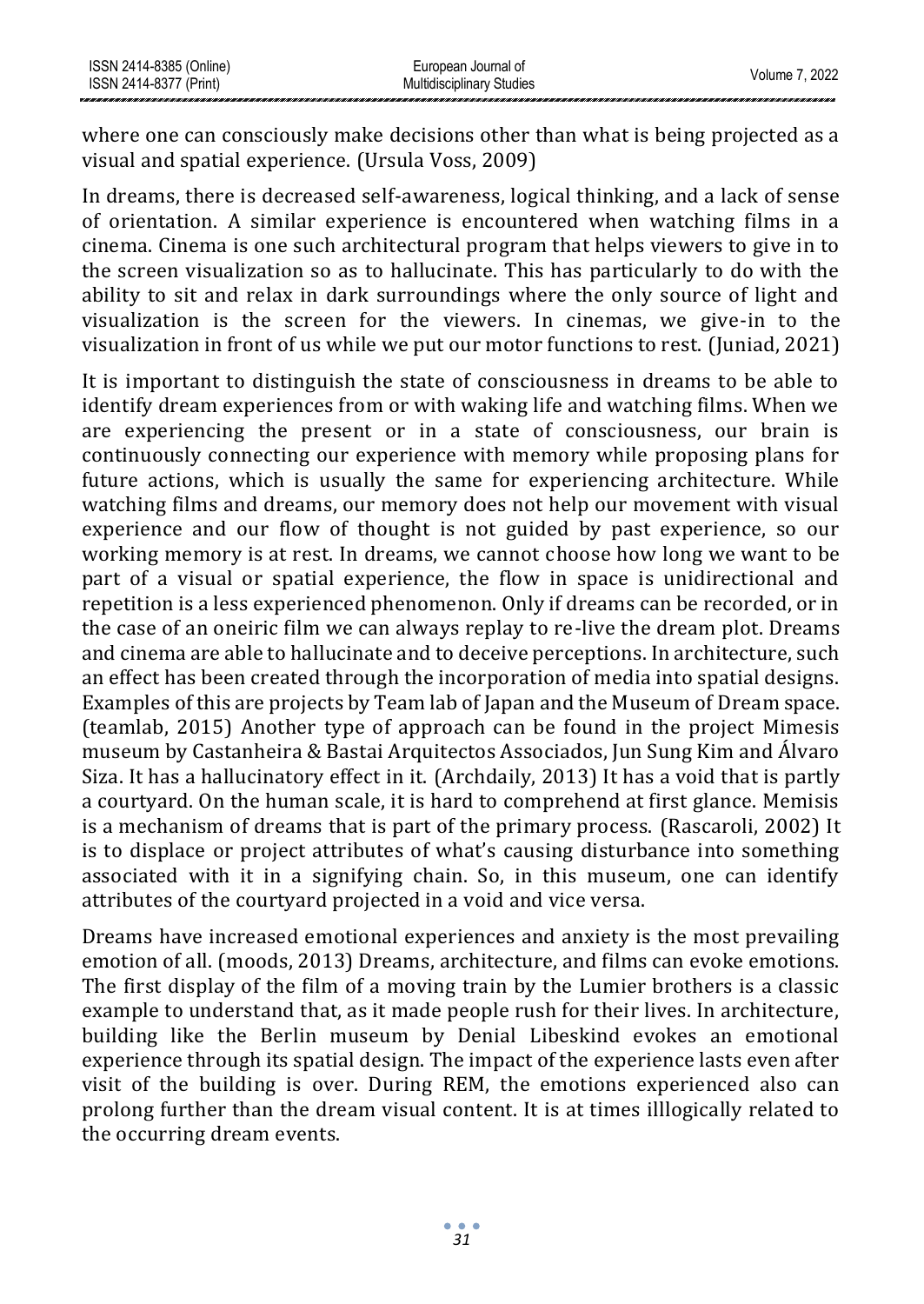| ISSN 2414-8385 (Online) | European Journal of              | Volume 7, 2022 |
|-------------------------|----------------------------------|----------------|
| ISSN 2414-8377 (Print)  | <b>Multidisciplinary Studies</b> |                |
|                         |                                  |                |

The visual composition of dreams is derived from fragmented visuals from memory. These fragments are regenerated in varying new compositions and arrangements. Such quality of juxtapositioning can be found in buildings such as Berlin museum and The Royal Ontario Museum by Denial Libeskind. Where the buildings of two distinct time periods are linked together. Thus, there are elements from two periods of time present in one place.

In dreams there is hyper association of thinking, perceiving, processing, and understanding of language. At this point mind is struggling to comprehend what it is exposed to. Thus resulting in dream plot or narrative. Such struggle in consensus reality occurs when we are exposed to either something new of something that may have hallucinating impact. The illusionary architecture can generate a sense of confusion and can result in struggle of finding a comprehension of spatial experience. KATHERINE MACDUFFIE , GEORGE A. MASHOUR (2010). Cinema is the medium through which an altered reality can be produced by the manipulation of captured reality. Cinema can portray the effect of de-familiarization. Such as in the case of Salvador Dali's Un Chien Andalou (1928) film. It uses Cinematographic techniques to destroy the symbolic order and to produce the effect of defamiliarization by presenting a familiar object and then disrupting it through montage. This same quality of narrative exists in surreal automatic writing, which was driven by the psychoanalytic technique of free association to suggest a disruptive narrative. Thus, Surrealist films used this method to illustrate disorientation. According to Baundry cinema creates an "impression of reality". While we are in dreams, they seem real, so dreams give the impression of reality. Thus, while we are in them, they are our reality. Likewise, when we experience architectural spaces, they are a component of our reality during the experience and it's when we are outside of a building we are able to differentiate it from other types of buildings and other types of spatial experiences. (Mormina, 2016)

In films, our prior waking life and dreaming experiences help the viewer to form link and connections in various shots of film. Our eyes correlate the movement in film as one consistent experience. They help us to assess scale, proportion, depth, texture, color, and light. (Academy, 2010-2022)We use our visual experience to judge and build imaginary out of the symbolic. Similarly, when we see a portion of space in the film, we assume it to be part of the larger context and we assume the space to be complete in itself. Such as in the case of the famous montage experiment by Eisenstein where our mind builds a relationship between the visuals juxtaposed together. (Admin, 2014) . Such is our experience with dreams that we are exposed to fragmented visuals of spaces that are connected through perception and we perceive the space to be complete in itself. We talk about traveling to various places in a dream even though we are visually exposed to a fragmented vision of a space.

Co-relation of dreaming consciousness in architecture design.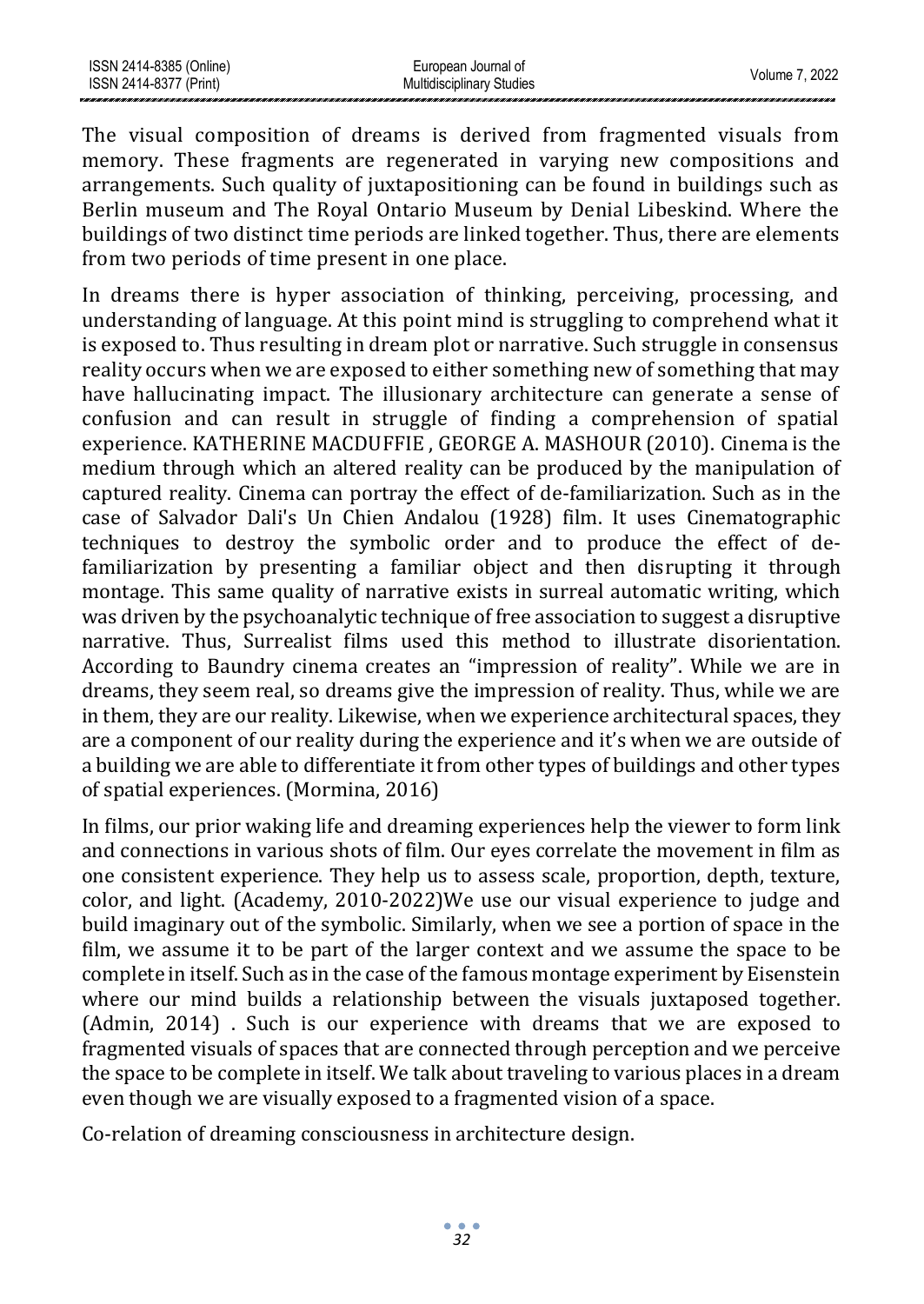| ISSN 2414-8385 (Online) | European Journal of              | Volume 7, 2022 |
|-------------------------|----------------------------------|----------------|
| ISSN 2414-8377 (Print)  | <b>Multidisciplinary Studies</b> |                |

Design theory is generally intended to enrich design through a developed concept around which the components and expressions of design rely upon. The expression helps formulate a method of analysis that is unique to the discipline and helps resolve design problems. (Elsemary, 2014) Since dreams and architecture are visual, spatial, and temporal experiences, the elaborate understanding of dreams can help device design theory for its possible interpretation in architectural design. Since movies have been used to portray the most satisfying illustrations of dreams, the study of oneiric cinema can provide an exemplary model for comprehension of the dreaming experience.

In dreams and films the visualization is generally out of the control of the visualizer. Similarly, when it comes to the design of a building it's the architect who devises the visual and spatial experience of the building for its user. When architects design a building they make decisions about the flow of people in the building. They can redirect, plan and control the flow of people in the space by manipulating the hierarchy of spaces or by playing with the scale of space for example with respect to human anthropometry. Thus the will of the user can be brought to rest unknowingly or unconsciously. Particularly in the case of public spaces, there is less in the hands of visitors to alter the visual experience proposed by the architect. Also in case of illusionary architecture, the movement of people can be further deceptive. Example for this is movement inside Ames room and movement around the Penrose triangle. (BROWNLEE, 2006) In the case of an impossible triangle, the working memory cannot help predict what's coming ahead while we are moving through the space, only a thorough investigation can lead to the comprehension of the space. Unlike dreams, architecture has a physical reality and a sense of permanence to it. Dreams and films are more fragile and are visual illusions. In case of buildings we are able to choose for how long we want to stay in one space and we can return to previously experienced space. We can also capture a building in multiple ways through camera and record it. By bringing dream scape into architectural experience architects can bring a sense of permanence to it. They can make illusive dream plots look more concrete, this will eventually and hopefully help to comprehend them in waking life. Dreams and films have hallucinatory effect on us. (Fusco, 2017) Furthermore, in dreams, there is a lack of color association and a natural pattern of luminance. Films have been portraying the uncanny through the process of lack of color association and natural patterns of illuminance such an example is of portray of jitterbug dance in the film Mulholland drive. Where the shadows of dancers don't correlate with their dance moves and the dance ends with the overexposed image of the leading protagonist of the film. In spatial designs, the art of anamorphism can portray a disruptive association of shadows, forms, and colors. Also, techniques like Thomp'e loei can create a very deceptive perception of space. In dreams, there is the absence of personality expression and moderation of social behaviors. Architecture may or may not be an expression of the personality of the client or an expression of the life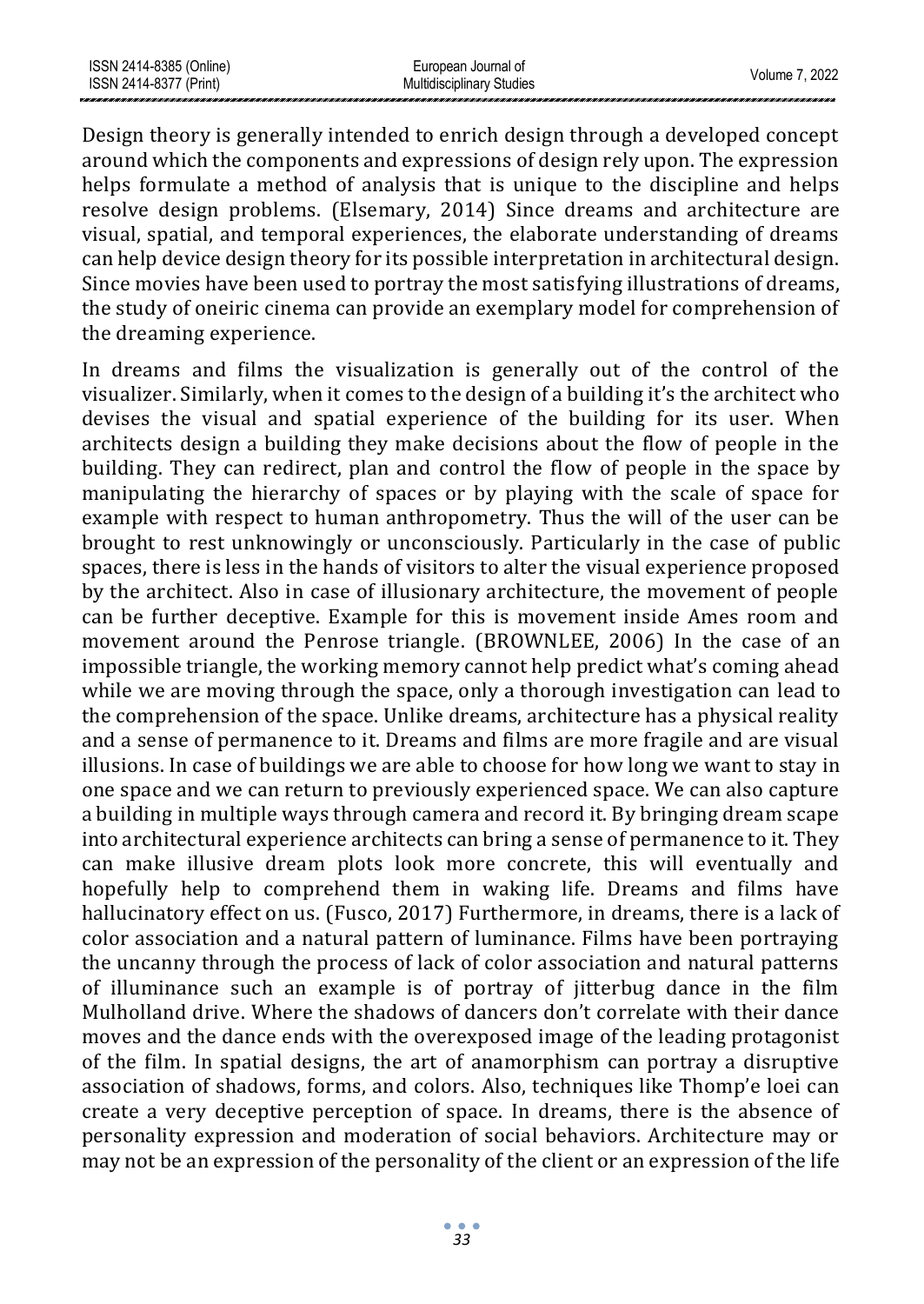of someone in any way. This depends on the design philosophy that is being used for proposing design. It can be customized to decentralize it from being an expression of specific personality traits. To a certain extent, architecture has the ability to shape human social behaviors as well. (Lipman, 1969). For example, a window opening on the street enables the dwellers to keep a watch on the happenings in their neighborhood and sometimes vice versa. In films, many functions are associated with common, buildings elements of architecture such as windows, doors, walls, stairs, etc., showing their role in daily life and elaborating on them. (Anon., n.d.) A dream similarly, elaborates on the collection of visuals from waking life and generates an experience outside of our previous experiences. Thus, the elements in dreams are not far from identified by a dreamer. In cinematics set production is done to generate a specific spatial experience for a particular film sequence. The art of set production is similar to designing a building. In both a spatial experience is being shaped. In waking life, the movement of people within space is slower as compared to the shift of spatial frames in dreams and films. Our ability to communicate through a screen has a further blurred sense of reality, identity, personality, or physical characters of the users. This has broken down the 'physical' distance while maintaining a perception of distance. (Kacar, 2005)The incorporation of media in architectural spatial experience has revolutionized how architecture can be experienced today. (Community, 2021) dreams, Architecture and films both can evoke emotions but not necessarily the same type of emotions. Buildings can on purpose be created to generate anxiety such as haunted houses. Last but not least in dreams and films we are exposed to threats visually but not physically so a dream-like architecture may result in evoking emotions but can still be a safe spatial experience for all. And watching a film is usually physically a safe experience. The unique architecture program of cinema is devised to let people hallucinate in the dark while motor functions are at rest. (Juniad, 2021) Apart from cinematic experience, it's hard to disconnect people from awareness of self in waking life. An example of it is people being afraid of glass see-through bridges. They know they won't fall down but it cannot prevent them from fear of falling down. So their consciousness is connected with the awareness of the existence of self.

# **Conclusion**

To a certain extent, the state of consciousness in dreams can be recreated in architecture through the design of its spatial composition. Today, all that is required to portray dreams in architecture is at our disposal but requires an active and conscious effort to do so. we can generate dream-related spatial experiences. However, one deliberate and coherent attempt is still due. Cinema is a suggested medium to study for architects in order to understand how a dream plot can be formulated such that it can generate an illusion of dreaming. A deeper study can be done by studying various film editing techniques that are used to generate oneiric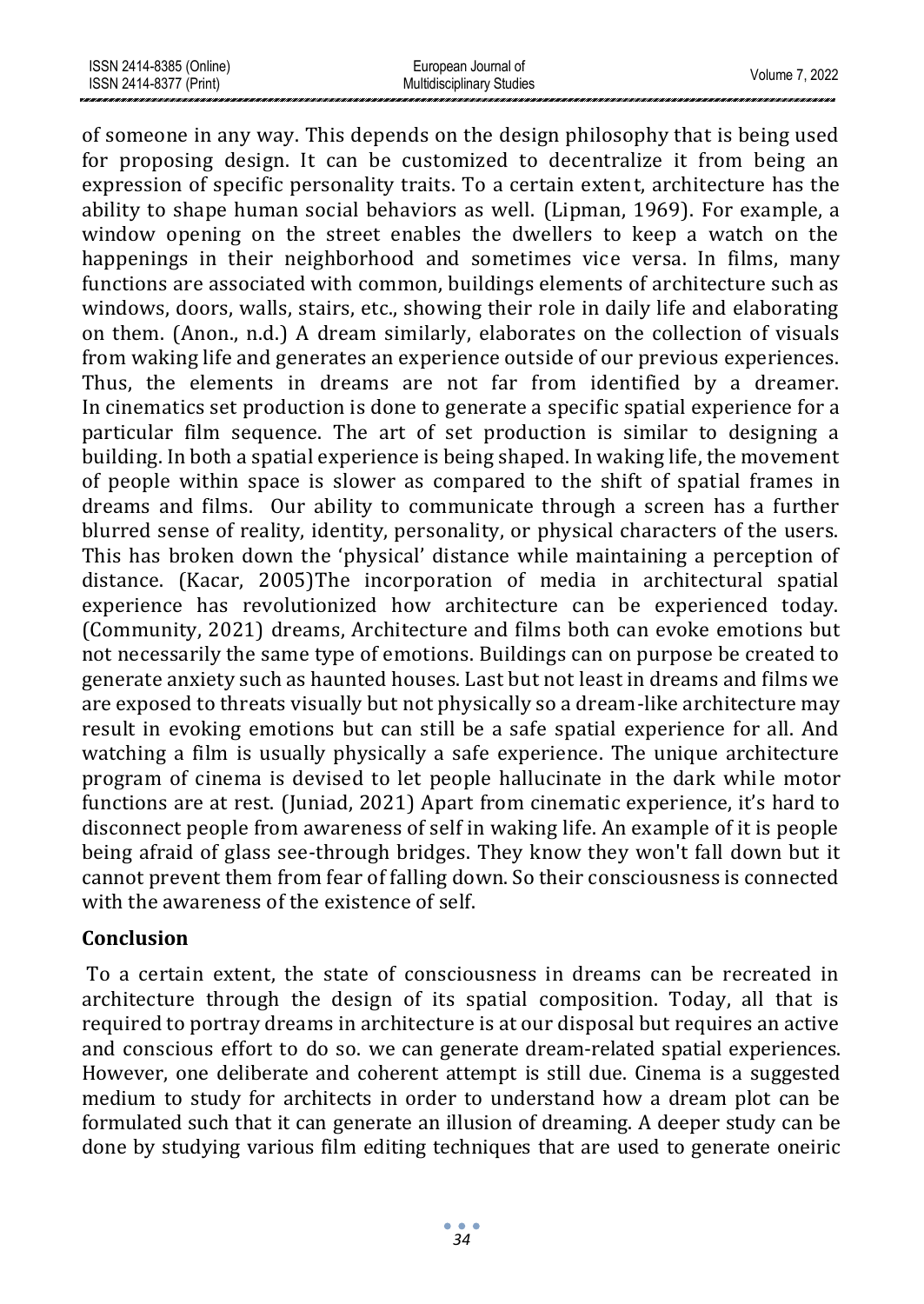experiences. Comprehension of such techniques in design interpretation can further suggest methods of generating dream experiences in waking life.

# **References**

- [1] Academy, S., 2010-2022. ARTH101: Art Appreciation. [Online] Available at:<https://learn.saylor.org/mod/page/view.php?id=4067> [Accessed 26 02 2022].
- [2] Admin, 2014. Soviet Montage Theory. [Online] Available at: https://www.filmtheory.org/soviet-montage-theory/[Accessed 26 02 2022].
- [3] Anon., n.d. CineMuseSpace ontology keywords. [Online] Available at: <http://www.cinemusespace.com/ontology.html> [Accessed 26 02 2022].
- [4] Archdaily, 2013. archdaily. [Online] Available at: [https://www.archdaily.com/78936/mimesis-museum-alvaro-siza](https://www.archdaily.com/78936/mimesis-museum-alvaro-siza-castanheira-bastai-arquitectos-associados-jun-sung-kim)[castanheira-bastai-arquitectos-associados-jun-sung-kim](https://www.archdaily.com/78936/mimesis-museum-alvaro-siza-castanheira-bastai-arquitectos-associados-jun-sung-kim) [Accessed 2 Febyrary 2022].
- [5] BROWNLEE, J., 2006. Wired. [Online]
- [6] Available at:<https://www.wired.com/2006/12/impossible-tria/> [Accessed 2 Feburary 2022].
- [7] Burke, C., 2019. What Happens in the Brain When We Dream?. [Online] Available at: [https://brainworldmagazine.com/what-happens-in-the](https://brainworldmagazine.com/what-happens-in-the-brain-when-we-dream/#:~:text=Activity%20in%20the%20limbic%20system%20is%20only%20one,one%20of%20the%20most%20active%20parts%20during%20dreams)[brain-when-we](https://brainworldmagazine.com/what-happens-in-the-brain-when-we-dream/#:~:text=Activity%20in%20the%20limbic%20system%20is%20only%20one,one%20of%20the%20most%20active%20parts%20during%20dreams)[dream/#:~:text=Activity%20in%20the%20limbic%20system%20is%20o](https://brainworldmagazine.com/what-happens-in-the-brain-when-we-dream/#:~:text=Activity%20in%20the%20limbic%20system%20is%20only%20one,one%20of%20the%20most%20active%20parts%20during%20dreams) [nly%20one,one%20of%20the%20most%20active%20parts%20during%](https://brainworldmagazine.com/what-happens-in-the-brain-when-we-dream/#:~:text=Activity%20in%20the%20limbic%20system%20is%20only%20one,one%20of%20the%20most%20active%20parts%20during%20dreams) [20dreams.](https://brainworldmagazine.com/what-happens-in-the-brain-when-we-dream/#:~:text=Activity%20in%20the%20limbic%20system%20is%20only%20one,one%20of%20the%20most%20active%20parts%20during%20dreams) [Accessed 26 02 2022].
- [8] Community, 2021. What is Augmented Reality vs Virtual Reality?. [Online] Available at: [https://spatial.io/blog/what-is-augmented-reality-vs](https://spatial.io/blog/what-is-augmented-reality-vs-virtual-reality)[virtual-reality](https://spatial.io/blog/what-is-augmented-reality-vs-virtual-reality) [Accessed 2 Feburary 2022].
- [9] Elsemary, Y., 2014. researchgate. [Online] Available at: [https://www.researchgate.net/publication/326113816\\_Architectural\\_Th](https://www.researchgate.net/publication/326113816_Architectural_Theories_and_Design_Methodologies_Investigating_the_nature_of_relation) eories and Design Methodologies Investigating the nature of relation [Accessed 1 2 2022].
- [10] Fusco, J., 2017. From Dream Sequence to Hallucination, What the Hell is Subjectivity, Anyway?. [Online] Available at: <https://nofilmschool.com/2017/02/subjectivity-film-movies> [Accessed 19 03 2022].
- [11] Juniad, M., 2021. Oneiric Cinema Creating a Collective Dream. European Journal of Social Science , 8(3), pp. 133-142.